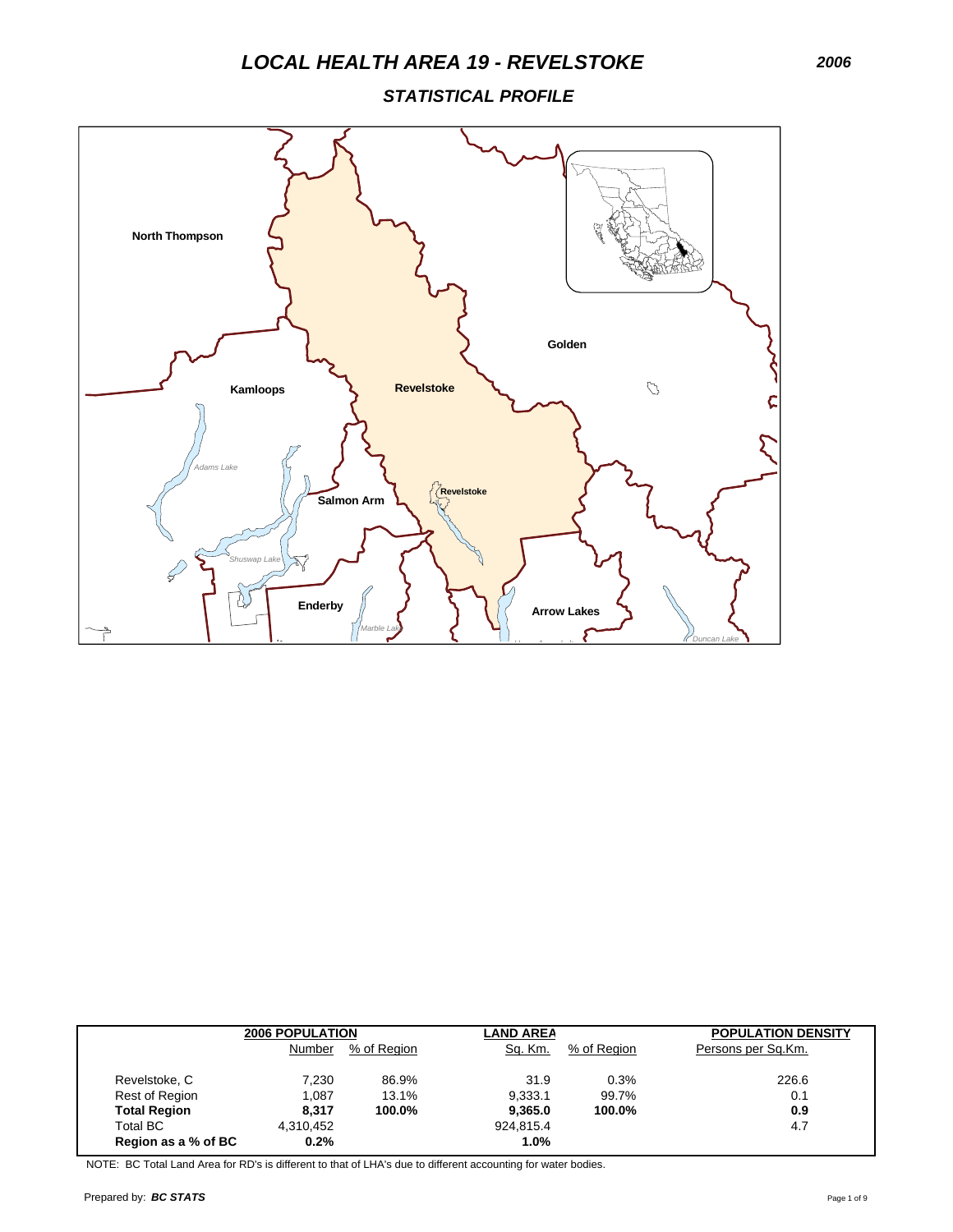*DEMOGRAPHIC PROFILE*



### *FAMILY STRUCTURE*

|                              | <b>REVELST</b> | <b>REVELST</b>                    | B.C. |
|------------------------------|----------------|-----------------------------------|------|
|                              |                | (Percent Distribution)            |      |
| Total Census Families - 2001 | 2,305          |                                   |      |
| No Children at Home          | 855            | 37.1                              | 39.5 |
| Children at Home             | 1.445          | 62.7                              | 60.5 |
| Families with Children       |                |                                   |      |
| Couples                      | 1,095          | 75.8                              | 74.3 |
| <b>Lone Parents</b>          | 350            | 24.2                              | 25.7 |
| Avg Number of Children       |                | 1.7                               | 1.8  |
|                              |                | (% of Total in Economic Families) |      |
| Unattached Individuals       | 1,155          | 16.9                              | 181  |

### **With Children at Home - 2001 Lone Parent Families as a % of Families**

% of Families With Children at Home



### *AGE STRUCTURE POPULATION GROWTH*



## *ETHNIC IDENTITY*

|                                        |                         | 4.5                           |                                 | <b>REVELST</b> | <b>REVELST</b>         | <b>B.C.</b> |
|----------------------------------------|-------------------------|-------------------------------|---------------------------------|----------------|------------------------|-------------|
| RECINEOS<br><b>INALICUM</b><br>STHOKAN | REVELST                 | <b>NEWSON</b><br>OWK SND      | 2001                            |                | (Percent Distribution) |             |
|                                        |                         | PEACE RIV N                   | <b>Total Visible Minorities</b> | 235            | 2.9                    | 21.6        |
|                                        |                         |                               | Single Origins                  | 245            | 3.1                    | 21.2        |
| <b>Highest 3 Regions</b>               | Rank=56 of 86 LHAs      | Lowest 3 Regions              | Chinese                         | 25             | 0.3                    | 9.4         |
|                                        |                         |                               | South Asian                     | 30             | 0.4                    | 5.4         |
|                                        |                         |                               | Filipino                        | 10             | 0.1                    | 1.7         |
|                                        |                         |                               | Japanese                        | 60             | 0.8                    | 0.8         |
|                                        | <b>FAMILY STRUCTURE</b> |                               | Other                           | 120            | 1.5                    | 3.9         |
|                                        |                         |                               | <b>Multiple Origins</b>         | $\Omega$       | 0.0                    | 0.4         |
|                                        | <b>REVELST</b>          | <b>REVELST</b><br><b>B.C.</b> | <b>Total Aboriginal People</b>  | 220            | 2.8                    | 4.4         |
|                                        |                         | (Percent Distribution)        | Rest of Population              | 7,545          | 94.3                   | 74.0        |
| Total Census Families - 2001           | 2,305                   |                               | Total                           | 8,000          | 100.0                  | 100.0       |
|                                        |                         |                               |                                 |                |                        |             |





Prepared by: *BC STATS* Page 2 of 9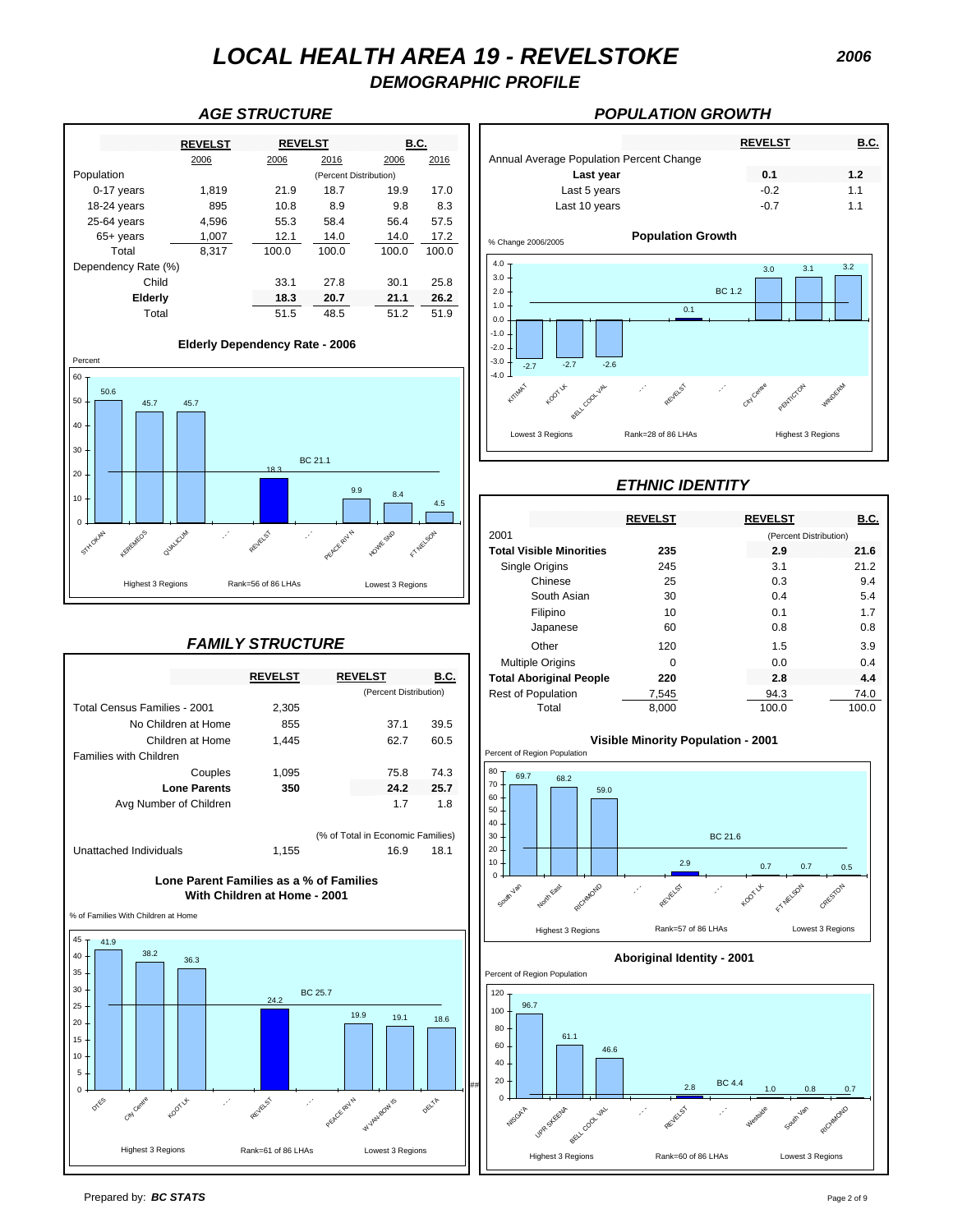# *INDICATORS OF ECONOMIC HARDSHIP*

|                                                      | <b>REVELST</b> | <b>B.C.</b> |                                                   | <b>REVELST</b>                                        | <u>B.C.</u> |
|------------------------------------------------------|----------------|-------------|---------------------------------------------------|-------------------------------------------------------|-------------|
| Average Family Income 2000                           |                |             | Households (Occupied non-farm non-reserve) - 2001 |                                                       |             |
| All Census Families                                  | 59,936         | 64,821      | % Renting                                         | 27.3                                                  | 33.7        |
| Husband/Wife                                         | 64,742         | 70,033      | Gross Rent or Major Monthly Payment (\$)          |                                                       |             |
| Female Lone Parent                                   | 31,077         | 33,829      | Tenants                                           | 539                                                   | 750         |
| Income Distribution Among Families                   |                |             | Owners                                            | 663                                                   | 904         |
| $<$ \$20,000                                         | 8.2            | 12.0        |                                                   | % Paying 30% or More of Their Income on Housing Costs |             |
| \$20,000 - \$79,999                                  | 66.8           | 60.4        | Tenants                                           | 39.4                                                  | 44.1        |
| $$80.000+$                                           | 24.9           | 27.6        | Owners                                            | 15.0                                                  | 20.7        |
|                                                      |                |             | Total                                             | 21.7                                                  | 28.6        |
| Incidence of Low Income in Economic Families         |                |             |                                                   |                                                       |             |
|                                                      | 7.9            | 13.9        |                                                   | Households Paying 30% or More on Housing Costs - 2001 |             |
| Income Inequality Measure                            |                |             | Percent of Households                             |                                                       |             |
| Income Share of Bottom Half (poorest) of Households* |                |             | 60 <sub>7</sub>                                   |                                                       |             |
|                                                      | 23.8           | 21.4        | 48.0<br>$50-$<br>37.9<br>35.7<br>40               |                                                       |             |

**Income Share of Poorest Households\* - 2000**



than the median income. In a situation of perfect equality, the bottom half (poorest) households would receive 50% of the total income.

## *INCOME DEPENDENCY*

|                                                                                                                                            |                                            |                      |                                                                                                                      | <1 Year              | n.a.                                               | 0.9                                |
|--------------------------------------------------------------------------------------------------------------------------------------------|--------------------------------------------|----------------------|----------------------------------------------------------------------------------------------------------------------|----------------------|----------------------------------------------------|------------------------------------|
|                                                                                                                                            | <b>REVELST</b>                             | <b>B.C.</b>          | % of Income Assistance Caseload that are Single Parent Families*                                                     |                      |                                                    |                                    |
| Composition of Total Income - 2000                                                                                                         |                                            |                      |                                                                                                                      |                      | 16.0                                               | 15.3                               |
| Employment                                                                                                                                 | 77.4                                       | 75.8                 | % of Population 19-64 on Income Assistance* and are Employable                                                       |                      |                                                    |                                    |
| <b>Government Transfers</b>                                                                                                                | 12.5                                       | 11.8                 |                                                                                                                      | <b>Total</b>         | 0.4                                                | 0.6                                |
| Other                                                                                                                                      | 10.1                                       | 12.4                 | By Duration                                                                                                          | >1 Year<br><1 Year   | n.a.<br>0.3                                        | 0.2<br>0.4                         |
| Income Dependency 2000                                                                                                                     |                                            |                      | * All Income Assistance recipients include the disabled but exclude Aboriginal persons on reserve.                   |                      |                                                    |                                    |
| Forestry                                                                                                                                   | 21%                                        | 8%                   | % of Seniors Receiving Max. Gov't Income Supplement - 2006                                                           |                      |                                                    |                                    |
| <b>Mining</b>                                                                                                                              | 0%                                         | 2%                   |                                                                                                                      | Total                | 0.6                                                | 3.5                                |
| <b>Fishing &amp; Trapping</b>                                                                                                              | 0%                                         | 0%                   |                                                                                                                      | <b>Males</b>         | 0.5                                                | 2.9                                |
| Agriculture                                                                                                                                | 0%                                         | 2%                   |                                                                                                                      | Females              | 0.8                                                | 4.0                                |
| Tourism                                                                                                                                    | 16%                                        | 6%                   |                                                                                                                      |                      |                                                    |                                    |
| <b>Public Sector</b>                                                                                                                       | 17%                                        | 27%                  |                                                                                                                      |                      | % of Population 19-64 Receiving Income Assistance* |                                    |
|                                                                                                                                            |                                            |                      |                                                                                                                      |                      | and are Employable - September 2006                |                                    |
| Income Dependency on Forestry, Mining & Fishing* - 2000                                                                                    |                                            |                      | Percent of Population 19-65                                                                                          |                      |                                                    |                                    |
| Percent                                                                                                                                    |                                            |                      | $4.5 +$<br>4.1<br>4.0                                                                                                |                      |                                                    |                                    |
| 70<br>58.0<br>60<br>51.0<br>50.0<br>50<br>40<br>30<br>21.0<br>20<br>10<br>$\mathbf 0$<br>VAND ISL N<br><b>HITIMAX</b><br>REVELST<br>FERNIE | <b>BC 10.0</b><br>2.0<br>opipyc<br>GULFIEL | T.O<br>1.0<br>SAANOX | $3.5 -$<br>3<br>2.5<br>$\overline{2}$<br>$1.5 +$<br>$\mathbf{1}$<br>0.5<br>$\Omega$<br>0769<br>PR RUPERT<br>TERRARCE | 2.4<br>04<br>REVELST | BC 0.6<br>0.1<br>0.1<br>W VALVBOWLS<br>Hollyk Stap | $\frac{4}{2}$<br><b>WITHD ERMA</b> |
| Rank=38 of 86 LHAs<br>Worst 3 Regions                                                                                                      | Best 3 Regions                             |                      | Worst 3 Regions                                                                                                      | Rank=65 of 85 LHAs   | Best 3 Regions                                     |                                    |
|                                                                                                                                            | BC data is a Weighted Average of LHAs/RDs  |                      | NOTE: NISGA'A LHA excluded from charts.                                                                              |                      |                                                    |                                    |

### *INCOME LEVELS HOUSING COSTS*

|                               | <b>REVELST</b> | <b>B.C.</b> |                                                       | <b>REVELST</b> | <b>B.C.</b> |
|-------------------------------|----------------|-------------|-------------------------------------------------------|----------------|-------------|
| amily Income 2000             |                |             | Households (Occupied non-farm non-reserve) - 2001     |                |             |
| All Census Families           | 59.936         | 64,821      | % Renting                                             | 27.3           | 33.7        |
| Husband/Wife                  | 64,742         | 70,033      | Gross Rent or Major Monthly Payment (\$)              |                |             |
| Female Lone Parent            | 31.077         | 33.829      | Tenants                                               | 539            | 750         |
| e Distribution Among Families |                |             | Owners                                                | 663            | 904         |
| < \$20.000                    | 8.2            | 12.0        | % Paying 30% or More of Their Income on Housing Costs |                |             |
| \$20,000 - \$79,999           | 66.8           | 60.4        | Tenants                                               | 39.4           | 44.1        |
| \$80.000+                     | 24.9           | 27.6        | Owners                                                | 15.0           | 20.7        |
|                               |                |             | Total                                                 | 21.7           | 28.6        |



## *INCOME ASSISTANCE*

| ١S<br>RANK=bB OT BB LHAS                                                                   |                | 3 Least Unequal Regions |                                                                                                    |                    | <b>REVELST</b> | <b>B.C.</b> |
|--------------------------------------------------------------------------------------------|----------------|-------------------------|----------------------------------------------------------------------------------------------------|--------------------|----------------|-------------|
| egion's household income that accrues to households earning less                           |                |                         | % of Population Receiving IA Benefits* - September 2006                                            |                    |                |             |
| In a situation of perfect equality, the bottom half (poorest)<br>.50% of the total income. |                |                         |                                                                                                    | Total (0-64)       | 3.1            | 3.5         |
|                                                                                            |                |                         |                                                                                                    | Children (0-18)    | 2.7            | 3.1         |
|                                                                                            |                |                         |                                                                                                    | Youth (19-24)      | 1.3            | 2.6         |
| INCOME DEPENDENCY                                                                          |                |                         | By Duration                                                                                        | >1 Year            | n.a.           | 2.5         |
|                                                                                            |                |                         |                                                                                                    | <1 Year            | n.a.           | 0.9         |
|                                                                                            | <b>REVELST</b> | <b>B.C.</b>             | % of Income Assistance Caseload that are Single Parent Families*                                   |                    |                |             |
| Income - 2000                                                                              |                |                         |                                                                                                    |                    | 16.0           | 15.3        |
| Employment                                                                                 | 77.4           | 75.8                    | % of Population 19-64 on Income Assistance* and are Employable                                     |                    |                |             |
| Government Transfers                                                                       | 12.5           | 11.8                    |                                                                                                    | Total              | 0.4            | 0.6         |
| Other                                                                                      | 10.1           | 12.4                    | By Duration                                                                                        | >1 Year<br><1 Year | n.a.<br>0.3    | 0.2<br>0.4  |
| 2000                                                                                       |                |                         | * All Income Assistance recipients include the disabled but exclude Aboriginal persons on reserve. |                    |                |             |
| Forestry                                                                                   | 21%            | 8%                      | % of Seniors Receiving Max. Gov't Income Supplement - 2006                                         |                    |                |             |
| Mining                                                                                     | 0%             | 2%                      |                                                                                                    | Total              | 0.6            | 3.5         |
|                                                                                            |                |                         |                                                                                                    |                    |                |             |

| Males   | 0.5 | 2.9 |
|---------|-----|-----|
| Females | 0.8 | 4.( |
|         |     |     |



\*Heavy dependency on the primary sector increases the vulnerability of a region to swings in the economic cycle resulting in economic hardship Prepared by: *BC STATS* Page 3 of 9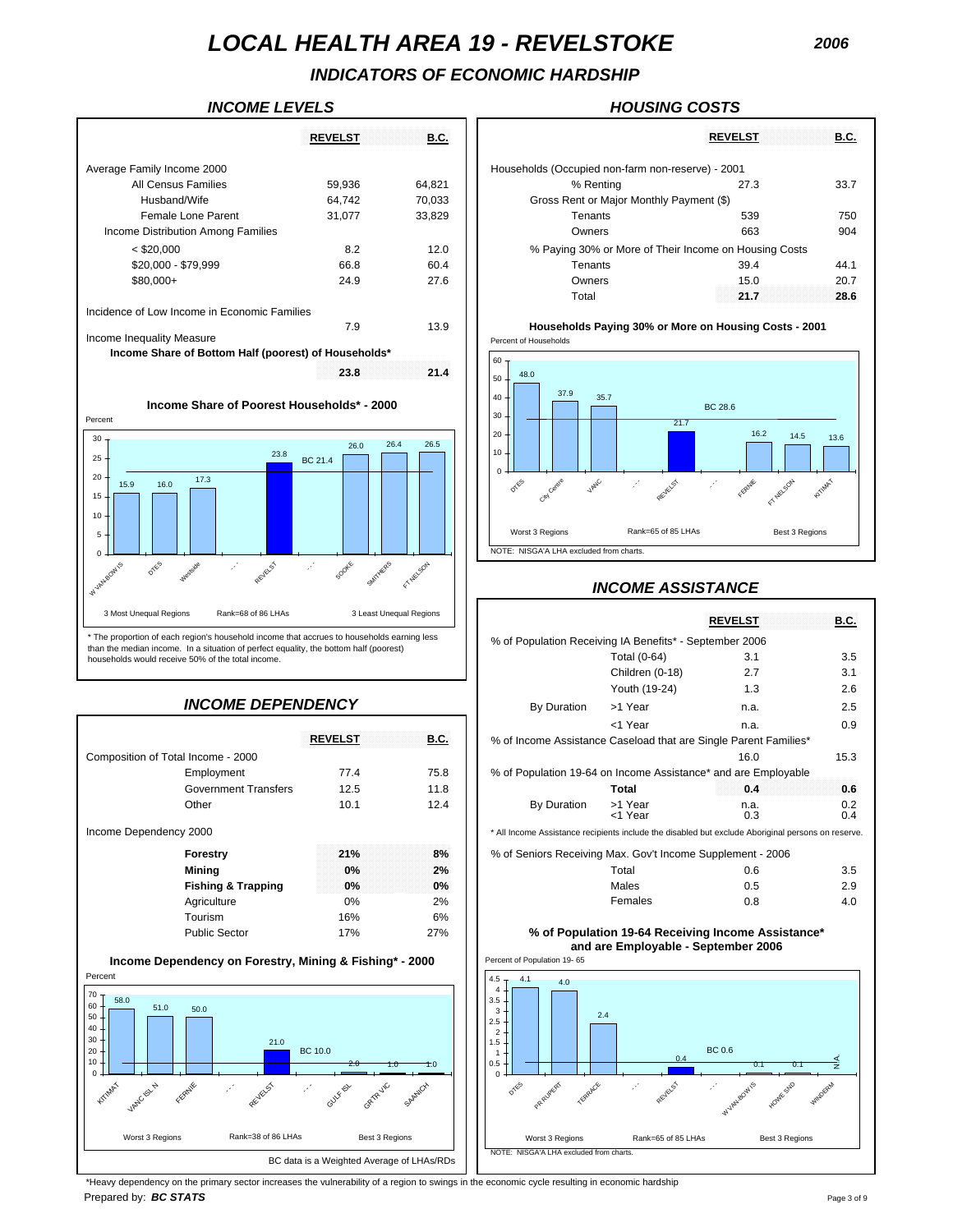# *INDICATORS OF LABOUR MARKET ISSUES*

### *LABOUR DEMAND LABOUR SUPPLY*

|                                                                                    |                         | <b>REVELST</b> | <b>B.C.</b> |                 |                                           |                                                               | <b>REVELST</b> | B.C.                          |
|------------------------------------------------------------------------------------|-------------------------|----------------|-------------|-----------------|-------------------------------------------|---------------------------------------------------------------|----------------|-------------------------------|
| Labour Force 2001                                                                  |                         |                |             |                 |                                           | % of Population 20+ With Post Secondary Qualifications - 2001 |                |                               |
| Industrial Structure (% Distribution)                                              |                         |                |             |                 | Total                                     |                                                               | 43.5           | 50.4                          |
| Goods                                                                              | Primary                 | 5.3            | 4.6         |                 |                                           | With Post Secondary Certificate or Diploma                    | 34.7           | 32.8                          |
|                                                                                    | Manufacturing           | 10.3           | 9.6         |                 | <b>With University Degree</b>             |                                                               | 8.8            | 17.6                          |
|                                                                                    | Construction            | 5.5            | 5.9         |                 |                                           |                                                               |                |                               |
|                                                                                    | Services Non-Government | 75.6           | 74.3        |                 | % Distribution by Field of Study          |                                                               |                |                               |
|                                                                                    | Government              | 3.4            | 5.6         |                 |                                           | Educational, Recreational & Counselling                       | 14.1           | 10.7                          |
|                                                                                    |                         | 100.1          | 100.0       |                 | Fine & Applied Arts                       |                                                               | 5.5            | 5.8                           |
| Occupational Structure (% Distribution)                                            |                         |                |             |                 | Humanities & Related                      |                                                               | 3.4            | 6.4                           |
| Management:                                                                        |                         | 8.8            | 10.8        |                 | Social Sciences & Related                 |                                                               | 4.8            | 9.4                           |
| Professional Occupations in:                                                       |                         |                |             |                 |                                           | Commerce, Managmnt & Business Admin                           | 16.2           | 21.1                          |
| <b>Business &amp; Finance</b>                                                      |                         | 1.1            | 2.5         |                 |                                           | Agricultural & Biological Sciences/Tech                       | 7.9            | 5.2                           |
| Natural & Applied Sciences                                                         |                         | 2.4            | 3.2         |                 | <b>Engineering &amp; Applied Sciences</b> |                                                               | 3.6            | 4.8                           |
| Health                                                                             |                         | 1.6            | 2.6         |                 |                                           | Engineerring & Applied Science Tech/Trades                    | 30.1           | 20.8                          |
| Social sciences excl. teachers                                                     |                         | 0.9            | 2.1         |                 |                                           | Health Professions, Sciences & Tech                           | 12.5           | 12.0                          |
| Teachers                                                                           |                         | 2.3            | 3.7         |                 | Mathematics & Physical Sciences           |                                                               | 2.0            | 3.5                           |
| Art & Culture                                                                      |                         | 0.5            | 1.4         |                 | No Specialization & All Other n.e.c       |                                                               | 0.0            | 0.2                           |
| Total                                                                              |                         | 8.8            | 15.4        |                 |                                           |                                                               | 100.0          | 100.0                         |
| Technical Trades & Assorted Other High Skilled Occupations in:                     |                         |                |             |                 |                                           | % of Population 20+ With a University Degree - 2001           |                |                               |
| Finance & Insurance Admin.                                                         |                         | 2.4            | 1.5         | Percent         |                                           |                                                               |                |                               |
| Techs In Natural & Appl. Sciences                                                  |                         | 2.9            | 2.9         | 60              |                                           |                                                               |                |                               |
| Techs. In Health                                                                   |                         | 1.0            | 1.3         | 50 <sub>1</sub> |                                           |                                                               |                | 49.1                          |
| Paraprofs. in Soc Sci Educ etc                                                     |                         | 1.9            | 2.2         | 40              |                                           |                                                               | 38.5           | 40.1                          |
| Techs in Art Culture & Rec.                                                        |                         | 1.4            | 1.9         | 30              |                                           |                                                               |                |                               |
| <b>Skilled Sales &amp; Service</b>                                                 |                         | 5.7            | 4.6         | 20              |                                           |                                                               | <b>BC 17.6</b> |                               |
| Trades & Skilled Transp & Equip Ops.                                               |                         | 21.2           | 12.3        | 10              | 5.7<br>5.5                                | 8.8<br>6.0                                                    |                |                               |
| Total                                                                              |                         | 36.5           | 26.8        |                 |                                           |                                                               |                |                               |
| Intermediate & Lesser Skilled Occups*                                              |                         | 45.8           | 47.0        | PRINCETON       | <b>VECON</b><br>KETTLE VAL                | REVELST<br>P.                                                 | City Centre    | W VANSONIS<br><b>Westside</b> |
| * High Skilled Occupations in Primary Manufacturing and Protective Services could  |                         |                |             |                 | Worst 3 Regions                           | Rank=29 of 86 LHAs                                            |                | Best 3 Regions                |
| not be separated out so are included in Intermediate & Lesser Skilled Occupations. |                         |                |             |                 |                                           |                                                               |                |                               |

## *UNEMPLOYMENT OTHER*

|                                                      | <b>REVELST</b> | B.C.   | Labour Force 2001         |
|------------------------------------------------------|----------------|--------|---------------------------|
| Employment Insurance Beneficiaries Sept. 2006        |                |        | <b>Participation Rate</b> |
| Total Beneficiaries 19-64 Years of Age               | 179            | 63.329 |                           |
| Percent Female                                       | 60.3           | 66.3   |                           |
| Percent 19-24 Years Old                              | 10.1           | 11.0   |                           |
|                                                      |                |        | % Full Year, Full 1       |
| Total Beneficiaries as a Percent of Population 19-64 |                |        | % Self Employed           |
| Sep /06                                              | 3.3            | 2.3    |                           |
| Jun /06                                              | 4.5            | 2.4    | Average Employment In     |
| Mar /06                                              | 6.2            | 3.0    | Average Employment Inco   |
| Dec /05                                              | 4.6            | 3.1    |                           |
| Sep /05                                              | 3.3            | 2.5    |                           |
| Most recent 4 quarter average                        | 4.7            | 2.7    | Ratio of Fema             |
|                                                      |                |        |                           |





|                                 |                                       | <b>REVELST</b> | <b>B.C.</b> |                                                               | <b>REVELST</b> | <b>B.C.</b>   |
|---------------------------------|---------------------------------------|----------------|-------------|---------------------------------------------------------------|----------------|---------------|
| orce 2001                       |                                       |                |             | % of Population 20+ With Post Secondary Qualifications - 2001 |                |               |
|                                 | Industrial Structure (% Distribution) |                |             | Total                                                         | 43.5           | 50.4          |
| Goods                           | Primary                               | 5.3            | 4.6         | With Post Secondary Certificate or Diploma                    | 34.7           | 32.8          |
|                                 | Manufacturing                         | 10.3           | 9.6         | <b>With University Degree</b>                                 | 8.8            | 17.6          |
|                                 | Construction                          | 5.5            | 5.9         |                                                               |                |               |
|                                 | Services Non-Government               | 75.6           | 74.3        | % Distribution by Field of Study                              |                |               |
|                                 | Government                            | 3.4            | 5.6         | Educational, Recreational & Counselling                       | 14.1           | 10.7          |
|                                 |                                       | 100.1          | 100.0       | Fine & Applied Arts                                           | 5.5            | 5.8           |
| onal Structure (% Distribution) |                                       |                |             | Humanities & Related                                          | 3.4            | 6.4           |
| ement:                          |                                       | 8.8            | 10.8        | Social Sciences & Related                                     | 4.8            | 9.4           |
| sional Occupations in:          |                                       |                |             | Commerce, Managmnt & Business Admin                           | 16.2           | 21.1          |
| <b>Business &amp; Finance</b>   |                                       | 1.1            | 2.5         | Agricultural & Biological Sciences/Tech                       | 7.9            | 5.2           |
| Natural & Applied Sciences      |                                       | 2.4            | 3.2         | Engineering & Applied Sciences                                | 3.6            | 4.8           |
| Health                          |                                       | 1.6            | 2.6         | Engineerring & Applied Science Tech/Trades                    | 30.1           | 20.8          |
| Social sciences excl. teachers  |                                       | 0.9            | 2.1         | Health Professions, Sciences & Tech                           | 12.5           | 12.0          |
| Teachers                        |                                       | 2.3            | 3.7         | Mathematics & Physical Sciences                               | 2.0            | 3.5           |
| Art & Culture                   |                                       | 0.5            | 1.4         | No Specialization & All Other n.e.c                           | 0.0            | 0.2           |
| $7 - 4 - 1$                     |                                       | $\sim$ $\sim$  | .           |                                                               | $\sqrt{2}$     | $\sim$ $\sim$ |

### **% of Population 20+ With a University Degree - 2001**



|                                                      | <b>REVELST</b> | <b>B.C.</b> | Labour Force 2001                                        | <b>REVELST</b> | <b>B.C.</b> |
|------------------------------------------------------|----------------|-------------|----------------------------------------------------------|----------------|-------------|
| Employment Insurance Beneficiaries Sept. 2006        |                |             | <b>Participation Rate</b>                                |                |             |
| Total Beneficiaries 19-64 Years of Age               | 179            | 63.329      | Males                                                    | 74.0           | 70.7        |
| Percent Female                                       | 60.3           | 66.3        | Females                                                  | 63.8           | 59.9        |
| Percent 19-24 Years Old                              | 10.1           | 11.0        | Total                                                    | 69.0           | 65.2        |
|                                                      |                |             | % Full Year, Full Time Workers                           | 43.6           | 47.4        |
| Total Beneficiaries as a Percent of Population 19-64 |                |             | % Self Employed                                          | 12.7           | 14.1        |
| Sep /06                                              | 3.3            | 2.3         |                                                          |                |             |
| Jun /06                                              | 4.5            | 2.4         | Average Employment Income - 2000                         | 28.100         | 31,544      |
| Mar /06                                              | 6.2            | 3.0         | Average Employment Income of Full-Year Full-Time Workers |                |             |
| Dec /05                                              | 4.6            | 3.1         | Males                                                    | 49.037         | 50,191      |
| Sep /05                                              | 3.3            | 2.5         | Females                                                  | 27.149         | 35.895      |
| Most recent 4 quarter average                        | 4.7            | 2.7         | Ratio of Female to Male Income                           | 55.4           | 71.5        |



Dollars

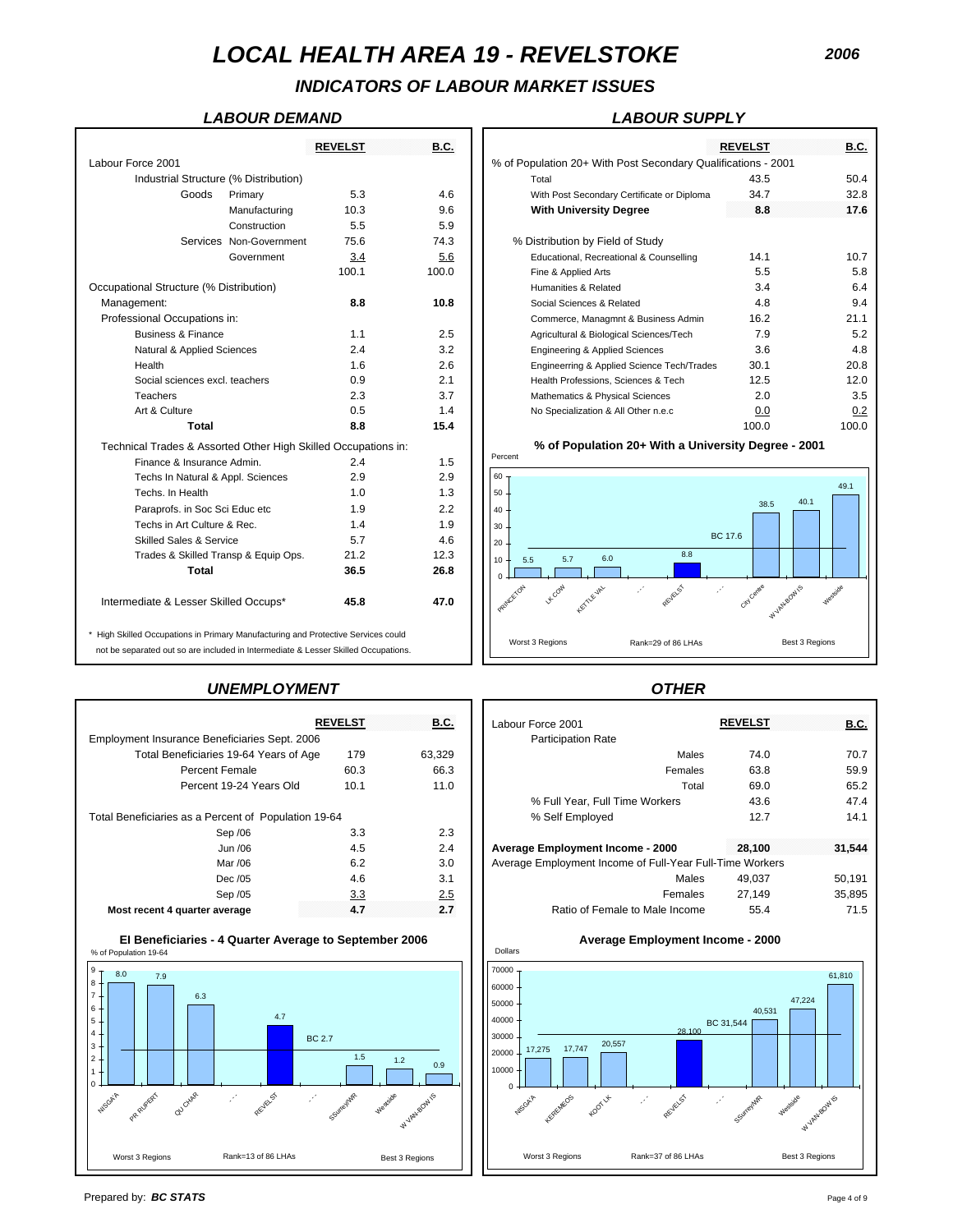*INDICATORS OF EDUCATION CONCERNS*

### *GENERAL EDUCATION HIGH SCHOOL*





### *TEST SCORES*

|           |                                                |             |                                                                    | <b>REVELST</b> | <b>B.C.</b> |
|-----------|------------------------------------------------|-------------|--------------------------------------------------------------------|----------------|-------------|
|           |                                                |             | Assessment Results (% of Students Below Standard)                  |                |             |
|           | <b>PROVINCIAL EXAMS</b>                        |             | Reading - Avg 2003/04-2005/06                                      |                |             |
|           |                                                |             | Grade 4                                                            | 13.0           | 20.1        |
|           | <b>REVELST</b>                                 | <b>B.C.</b> | Grade 7                                                            | 28.5           | 23.4        |
|           |                                                |             | Avg Gr 4 & 7                                                       | 20.8           | 21.8        |
|           | Exam Non Completion Rate - Avg 2003/04-2005/06 |             | Writing - Avg 2003/04-2005/06                                      |                |             |
|           |                                                |             | Grade 4                                                            | 7.2            | 8.8         |
| Math      | 74.7                                           | 67.7        | Grade 7                                                            | 15.0           | 11.2        |
|           |                                                |             | Avg Gr 4 & 7                                                       | 11.1           | 10.0        |
| Chemistry | 79.5                                           | 79.2        | Math - Avg 2003/04-2005/06                                         |                |             |
|           |                                                |             | Grade 4                                                            | 10.2           | 12.9        |
| English   | 32.9                                           | 33.6        | Grade 7                                                            | 21.5           | 17.1        |
|           |                                                |             | Avg Gr 4 & 7                                                       | 15.9           | 15.0        |
|           | olled in Grade 12 Who Did Not Write or Pass    |             | Grade 10 Provincial Exam Non Completion Rate - Avg 2004/05-2005/06 |                |             |
|           | rovincial English Exam - Avg 2003/04-2005/06   |             | English                                                            | 13.8           | 20.9        |

Math 36.2 40.5

Science 28.0 31.8 **% of Students Below Standard in Math - Grades 4&7 - Avg 2004-06** Percent 4.9 4.5 34.1 43.4 59.9 15.9 BC 15.0  $\Omega$ 10 20 30 40 50 60 70 S.GAi Cool Val BURNS LA - - - **REVELST** - - koorut Westside W VAN BOWIS

Worst 3 Regions Rank=51 of 86 LHAs Best 3 Regions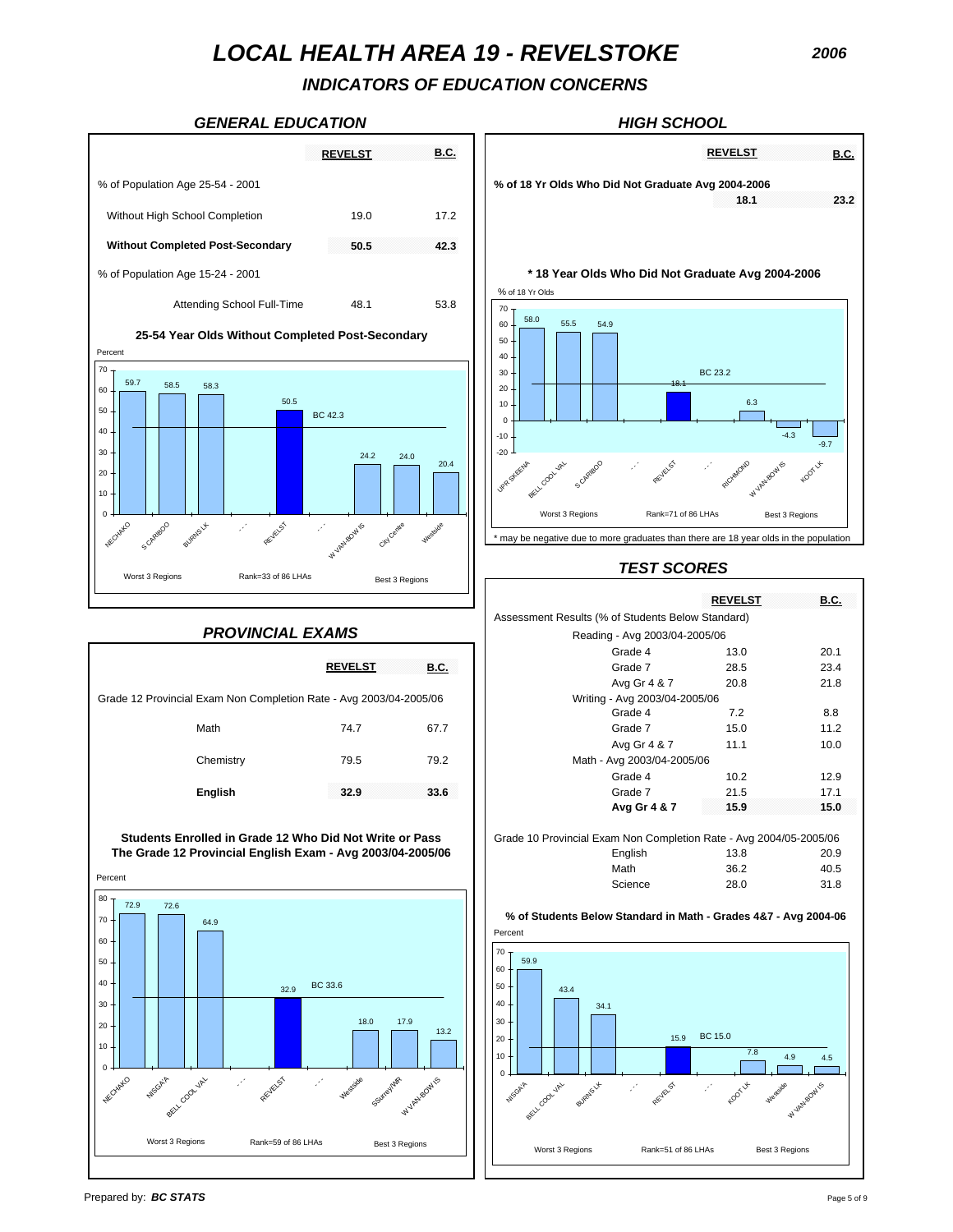## *INDICATORS OF CRIME*



### *SERIOUS CRIME CHANGE IN CRIME RATE*

| <b><i><u>ALCOHOL: 2001</u></i></b><br><b>STATISTICS</b><br><b>STATISTICS</b><br><b>Service Control</b><br><b>STATISTICS</b><br><b>STATISTICS</b><br><b>STATISTICS</b> |                                   |      |                                                          |                                                                |  |
|-----------------------------------------------------------------------------------------------------------------------------------------------------------------------|-----------------------------------|------|----------------------------------------------------------|----------------------------------------------------------------|--|
| 03-2005                                                                                                                                                               |                                   |      | Change in Serious Crime Rate - Avg 2003-05 / Avg 2000-02 |                                                                |  |
|                                                                                                                                                                       | .                                 |      |                                                          |                                                                |  |
|                                                                                                                                                                       | <b>AND REPORTS</b><br>.<br>.<br>. |      |                                                          | $-14.5$                                                        |  |
|                                                                                                                                                                       |                                   | 15.4 | Total Serious                                            | .<br><br><b>ALCOHOL:</b><br><b>ALCOHOL:</b><br><b>ALCOHOL:</b> |  |
|                                                                                                                                                                       |                                   |      |                                                          |                                                                |  |

### **Change in Total Serious Crime Rate**

% Change Avg 03-05/Avg 00-02



### *SERIOUS DRUG CRIME*

|                                                                  | <b>REVELST</b> | B.C.  |
|------------------------------------------------------------------|----------------|-------|
| Indicators of Serious Drug Crime - Avg 2003-2005                 |                |       |
| <b>Non-Cannabis Drug Offences</b><br>(Offences per 100,000 Pop)  | 223.0          | 201.5 |
| Juvenile (12-17) Non-Cannabis Drug Charges                       |                |       |
| (Charges per 100,000 Pop Age 12-17)                              | 0.0            | 46.8  |
| Illicit Drug Deaths - 2005<br>(Deaths per 100,000 Pop Age 19-64) | 0.0            | 3 8   |
|                                                                  |                |       |



NOTE: Crime Rate = # of Offences(Charges for Juveniles) Per 1,000 Population unless otherwise noted.

Motor Vehicle Theft 3.3 8.9

Spousal Assault 2.6 2.3

**REVELST B.C.**

Crime Rate - Avg 2003-2005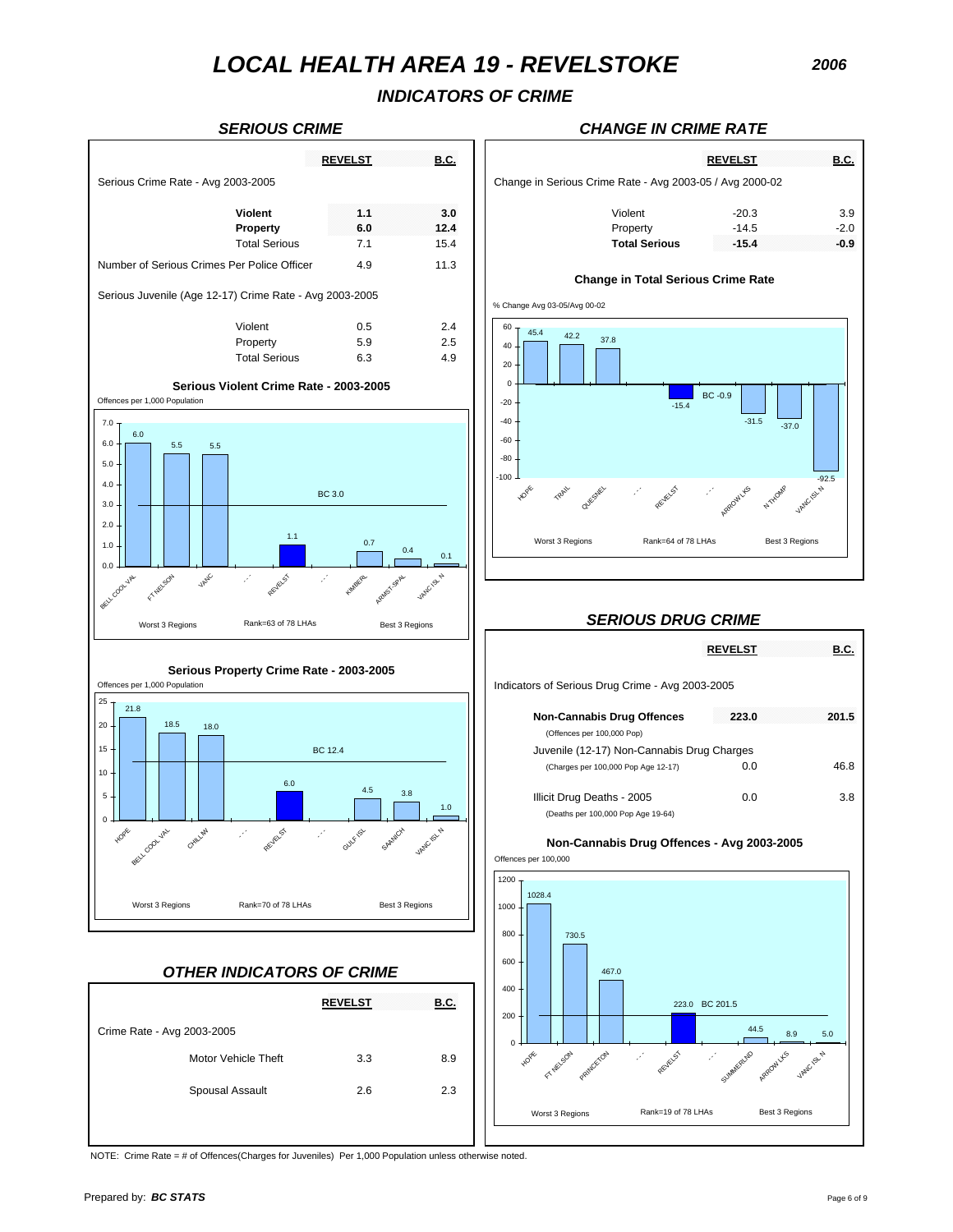## *INDICATORS OF HEALTH PROBLEMS*







| <b>REVELST</b>       | <b>B.C.</b> |                                                                                 | <b>REVELST</b> | <b>B.C.</b> |
|----------------------|-------------|---------------------------------------------------------------------------------|----------------|-------------|
| 80.0                 | 80.9        | Infant Mortality Rate (per 1,000 Live Births) - 2001-2005<br>Avg July 1-June 30 | 10.1           | 4.2         |
| age 2002-2006        |             | Potential Years of Life Lost (per 1000 Population) - Avg. 2001-2005             |                |             |
|                      |             | <b>Natural Causes</b>                                                           | 39.8           | 33.2        |
|                      |             | <b>Accidental Causes</b>                                                        | 12.5           | 8.6         |
| 84.8<br>84.1<br>80.9 | 85.2        | <b>Potential Years of Life Lost Due to Natural Causes</b><br>Average 2001-2005  |                |             |
|                      |             | Per 1,000 Population<br>90<br>82.7                                              |                |             |



**Potential Years of Life Lost Due to Accidental Causes**



## *ALCOHOL SALES\**

|                  |                                 | <b>REVELST</b> | <b>B.C.</b> |
|------------------|---------------------------------|----------------|-------------|
|                  | Per Capita Alcohol Sales - 2006 |                |             |
|                  | (Per Population Age 19+)        |                |             |
| $\cdot$ 3<br>0.5 | <b>Dollars Spent</b>            | 988            | 720         |
|                  | <b>Litres Consumed</b>          | 172            | 110         |
|                  |                                 |                |             |
| ATHOMP           | % Distribution of Litres Sold   |                |             |
|                  | Spirits                         | 5.5            | 6.4         |
| egions           | Wine                            | 8.8            | 13.5        |
|                  | Beer/Cider                      | 85.7           | 80.1        |
|                  |                                 |                |             |

 $\overline{\text{Represents}}$  sales per resident population 19+, therefore high tourist areas will be overstated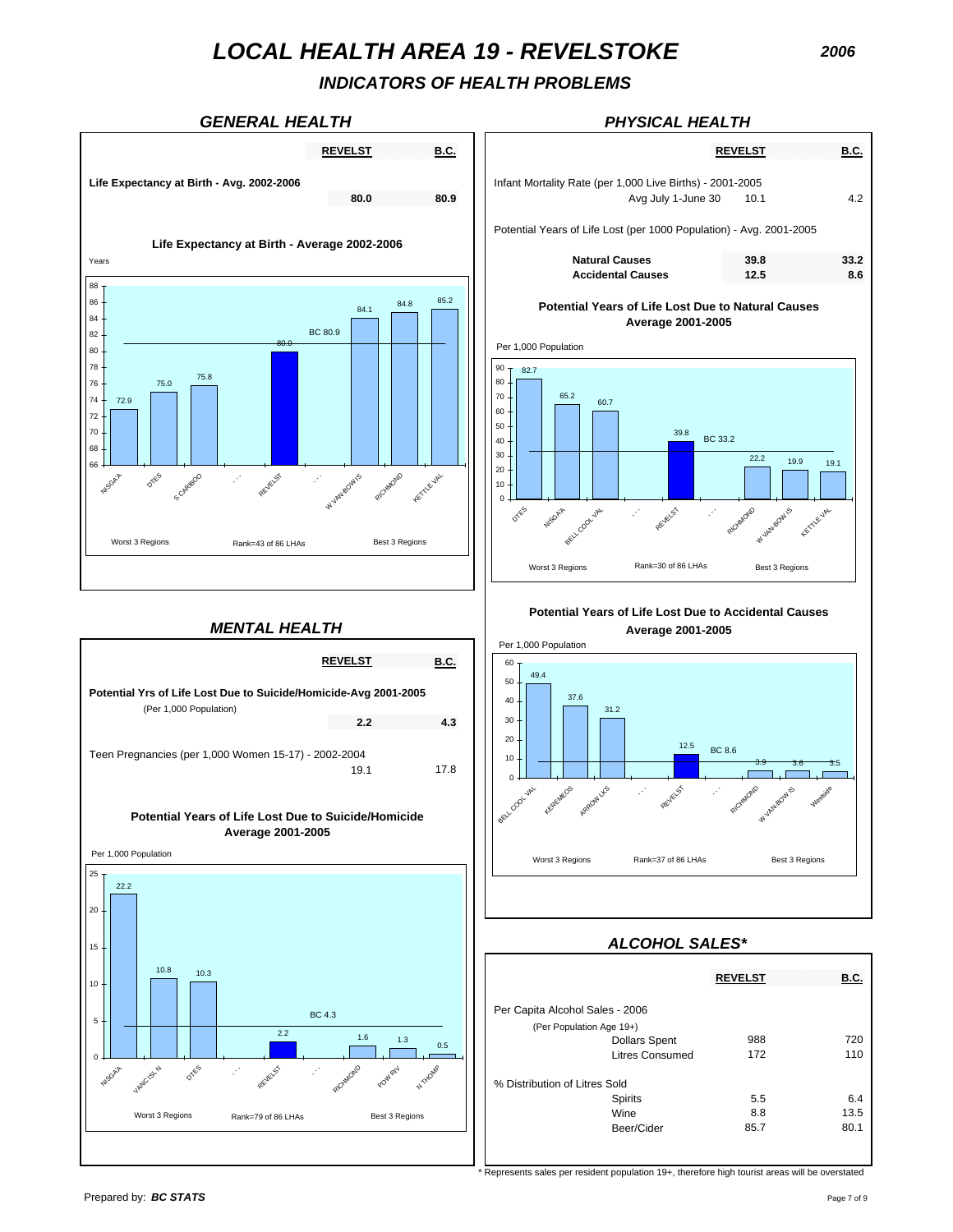*INDICATORS OF CHILDREN AT RISK*

0 2 4

**NISGA'A** 

VANC ISL N

BELL COOL VAL

- - - REVELST

### **INCOME ASSISTANCE HEALTH**



|                              | <b>REVELST</b>                                                  | <b>B.C.</b> | <b>REVELST</b>                                                | <b>B.C.</b> |
|------------------------------|-----------------------------------------------------------------|-------------|---------------------------------------------------------------|-------------|
|                              | eceiving Income Assistance* - Sept 2006                         |             | Infant Mortality Rate (per 1,000 Live Births) - Avg 2001-2005 |             |
| Total                        | 2.7                                                             | 3.1         | 10.1                                                          | 4.2         |
| >1 Year                      | 1.5                                                             | 1.9         |                                                               |             |
| <1 Year                      | 1.2                                                             | 1.2         | Hospitalization Rates (per 1,000 Population 0-14)2005-2006    |             |
| eceiving Income Assistance*: |                                                                 |             | <b>Respiratory Diseases</b><br>7.9                            | 10.4        |
| a Single Parent              | 2.5                                                             | 2.6         | Injury & Poisoning<br>11.1                                    | 5.7         |
| Disabled Parent(s)           | 1.1                                                             | 1.1         |                                                               |             |
|                              | include the disabled but exclude Aboriginal persons on reserve. |             | Infant Mortality Rate - 2001-2005                             |             |
|                              |                                                                 |             | Per 1.000 Live Births                                         |             |
| ore Than 1 Year - Sept 2006* | 0-18 Receiving Income Assistance                                |             | $16 -$<br>13.9<br>13.6<br>$14 -$<br>12.3                      |             |
|                              |                                                                 |             | 12<br>10.1<br>$10 -$<br>$8 -$<br>6<br><b>BC42</b>             |             |

- - - ARMST.SPAL



Worst 3 Regions Rank=5 of 86 LHAs Best 3 Regions





Juvenile (Age 12-17) Crime Rates - Avg. 2003-2005 Serious Property 5.9 2.5 Total Serious Crime 6.3 4.9 Juvenile (Age 12-17) Non-Cannabis Drug Charges - Avg 2003-2005 0.0 46.8 (per 100,000 Pop Age 12-17)  $\sim$   $\frac{1}{2}$   $\frac{1}{2}$   $\frac{1}{2}$   $\frac{1}{2}$   $\frac{1}{2}$   $\frac{1}{2}$   $\frac{1}{2}$   $\frac{1}{2}$   $\frac{1}{2}$   $\frac{1}{2}$   $\frac{1}{2}$   $\frac{1}{2}$   $\frac{1}{2}$   $\frac{1}{2}$   $\frac{1}{2}$   $\frac{1}{2}$   $\frac{1}{2}$   $\frac{1}{2}$   $\frac{1}{2}$   $\frac{1}{2}$   $\frac{1}{2}$   $\frac{1}{$ **Juvenile Serious Violent Crime Rate - Avg 2003-2005** 11.5  $\overline{7.2}$  6.6  $\frac{0.5}{0.0}$  0.0 0.0 0.0 BC 2.4  $\Omega$  $\overline{2}$ 4 6 8 10 12 14 QU CHAR LILLOOET Upp skeen - - - REVEL<sup>SS</sup> - - - KIMBERL GOLDEN ARMST SPAL Charges per 1,000 Population 12-17 Worst 3 Regions Rank=70 of 78 LHAs Best 3 Regions

*CRIME*

0.0 0.0 0.0

FT NELSON

L Cov